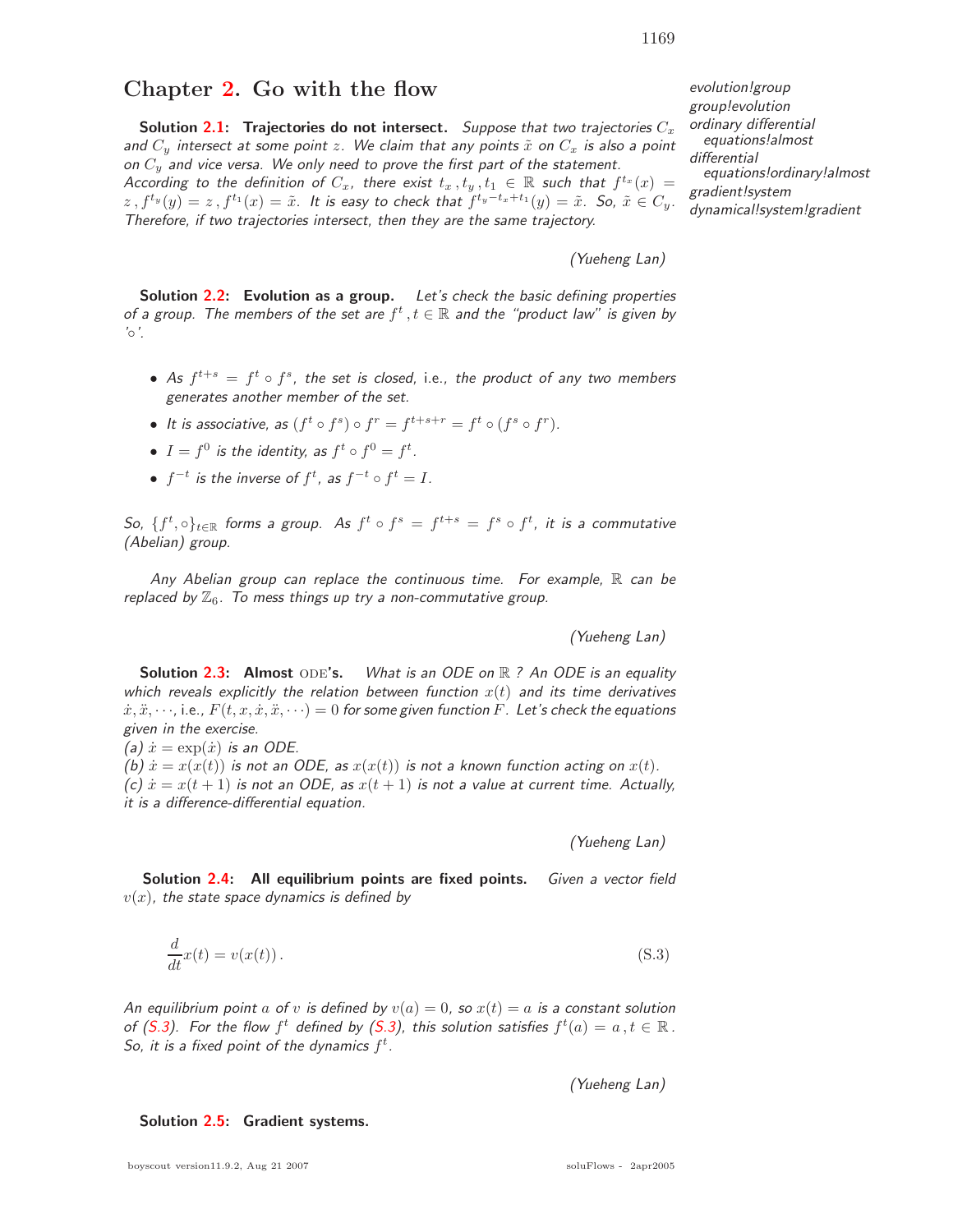Rossler@Rössler system Rossler@Rössler system!equilibria equilibrium!Rössler system

1. The directional derivative

$$
\frac{d}{dn}\phi = n \cdot \nabla \phi
$$

produces the increasing rate along the unit vector  $n$ . So, along the gradient direction  $\nabla \phi / |\nabla \phi|$ ,  $\phi$  has the largest increasing rate. The velocity of the particle has the opposite direction to the gradient, so  $\phi$  deceases most rapidly in the velocity direction.

- 2. An extremum a of  $\phi$  satisfies  $\nabla \phi(a)=0$ . According to exercise 2.4, a is a fixed point of the flow.
- 3. Two arguments lead to the same conclusion here.

First, near an equilibrium point, the equation is always linearizable. For gradient system, after orthogonal transformation it is even possible to write the linearized equation in diagonal form so that we need only to consider one eigendirection. The corresponding scalar equation is  $\dot{x} = \lambda x$ . Notice that we moved the origin to the equilibrium point. The solution of this equation is  $x(t) = x(0) \exp(\lambda t)$ , for  $\lambda \neq 0$ . if  $x(0) \neq 0$ , it will take infinite amount of time (positive or negative) for  $x(t) \to 0$ . For  $\lambda = 0$ , the approach to zero is even slower as then only higher orders of  $x$  take effect.

The second argument seems easier. We know that the solution curve through an equilibrium point is the point itself. According to exercise 2.1, no other solution curve will intersect it, which means that if not starting from the equilibrium point itself, other point can never reach it.

4. On a periodic orbit, the velocity is bounded away from zero. So  $\phi$  is always decreasing on a periodic orbit, but in view of the periodicity, we know that this can not happen (at each point, there is only one value of  $\phi$ .). So, there is no periodic orbit in a gradient system.

(Yueheng Lan)

**Solution 2.8:** Rössler system. You will probably want the matlab function ode45 to do this. There are several others which perform better in different situations (for example ode23 for stiff ODEs), but ode45 seems to be the best for general use.

To use ode45 you must create a function, say 'rossler', which will take in a time and a vector of  $[x,y,z]$  and return [xdot, ydot, zdot]. Then the command would be something like

ode45([tmin, tmax], [x0 y0 z0], @rossler)

(Jonathan Halcrow)

## **Solution 2.9:** Equilibria of the Rössler system.

1. Solve  $\dot{x} = \dot{y} = \dot{z} = 0$ , to get  $x = az$ ,  $y = -z$  and  $x^2 - cx + ab = 0$ . There are two solutions of a quadratic equation, hence there are two equilibrium points:

$$
x^{\pm} = az^{\pm} = -ay^{\pm} = (c \pm \sqrt{c^2 - 4ab})/2.
$$
 (S.4)

2. That above expressions are exact. However, it pays to think of  $\epsilon = a/c$  as a small parameter in the problem. By subsitution from (2.19),

$$
x^{\pm} = cp^{\pm}, y^{\pm} = -p^{\pm}/\epsilon, z^{\pm} = p^{\pm}/\epsilon.
$$
 (S.5)